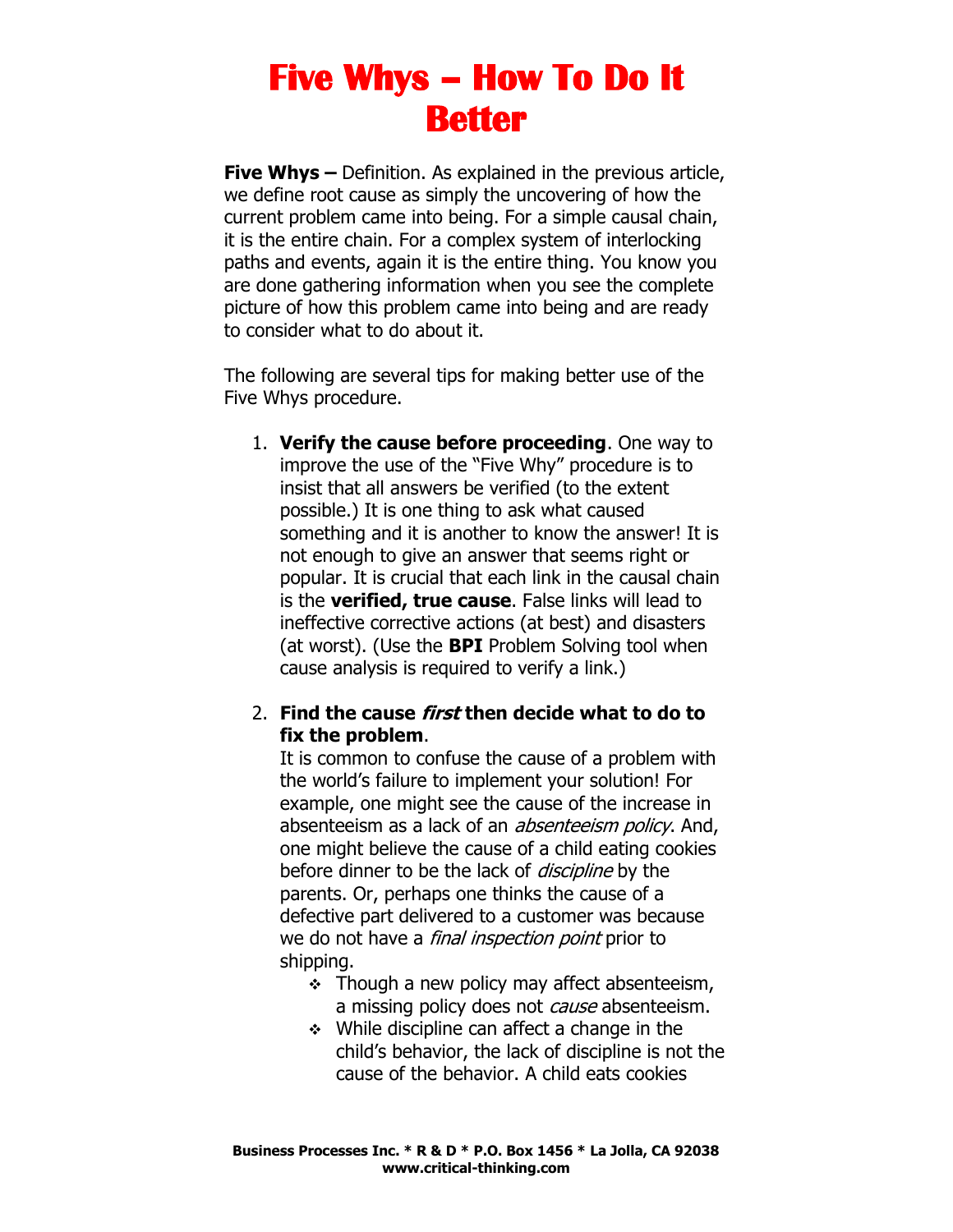because she is hungry, and she thinks cookies are delicious.

- ❖ Installing an inspection station could prevent the delivery of defective parts after they are created. But, installing an inspection system will not stop the creation of defective parts. The existing series is:
	- 1] create defective parts,
	- 2] ship to customer.

The focus now should be on what triggered the problem, today, not what to do about it in the future. Learn the current sequence and use this knowledge to develop the best way to correct the problem.

Ask, "How did this problem come into being?", and lay out the answer step by step. This is an historical investigation – don't change the system or anything else yet! Put a hold on ideas for how to prevent this problem in the future.

Logically, deciding what to do to fix a problem comes after a full understanding of how the problem was created in the first place.

#### 3. **Use simple, not compound cause statements.**

Properly implemented, the Five Why procedure will often reveal higher level causes. For example:

- $\circ$  Parts failing at a high level
- o Many workers using an improper fitting technique
- $\circ$  Many workers don't know the proper technique
- o Manager decided to cancel training
- o Worker staffing level reductions mandated

But, one problem we have observed with using the Five Why procedure is that people get stuck at one level. When they should proceed deeper down the causal chain (from problem, to a part, to a procedure, to the system, to a management decision), instead people get stuck providing more and more detail about one link.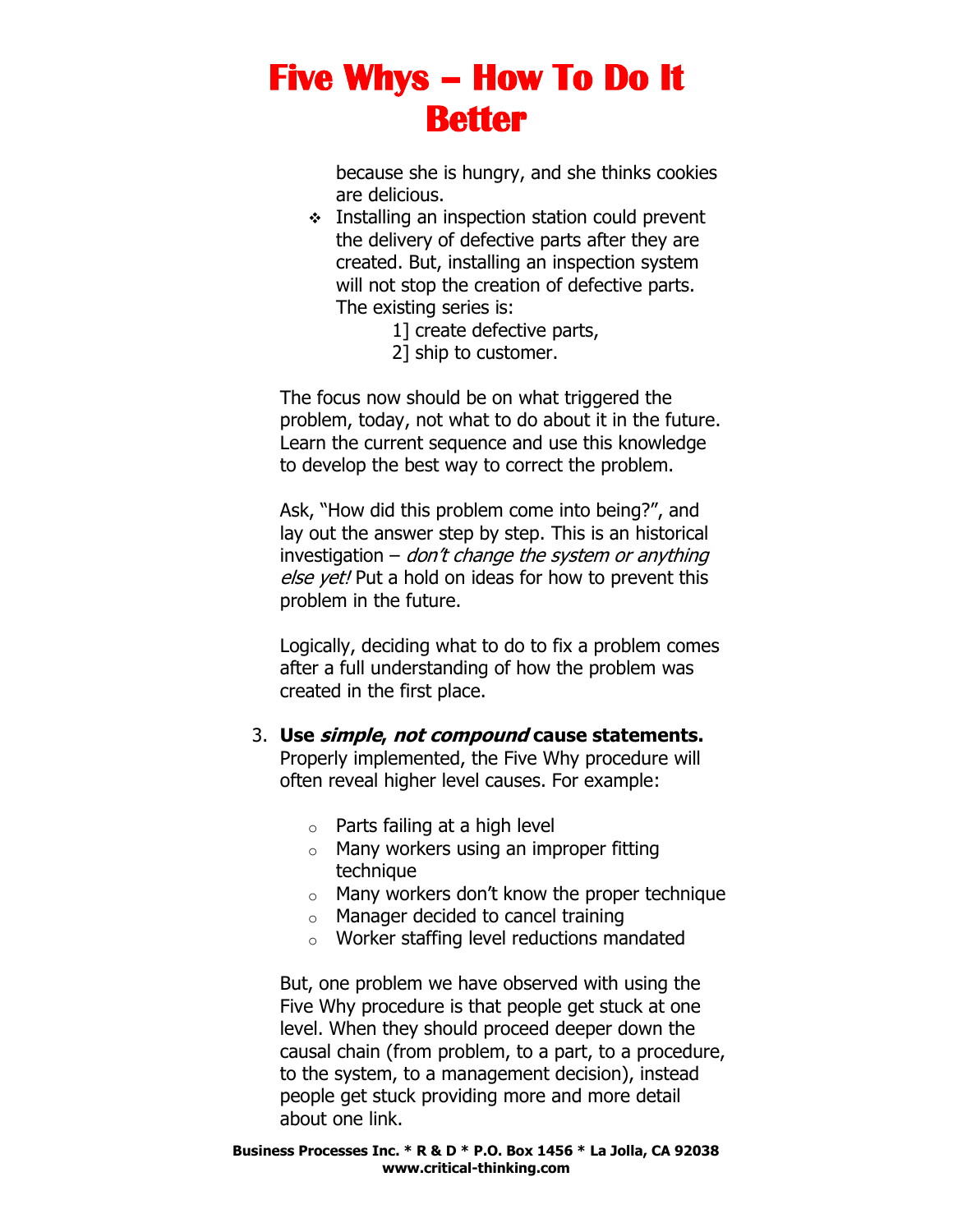After considering this, we noticed that people get stuck because at some point they created one (or more) compound cause statement(s) in their Five Why series.

#### **Compound Cause Statements - Example:**

(How the mind interprets WHY? in parentheses.)

Problem: SUV Model Z exhaust system rattle

- (A) Why? (Why does the exhaust system rattle?) Because of a change of **position of the bracket** results in **vibration**.
- (B) Why? (Why does the bracket position cause vibration?) Because the bracket is **too close** to the pipe resulting in vibration.
- (C) Why? (Why does being very close result in vibration?) Because the vibration from the pipe and vibration from the road are additive due to vibrational harmonics.
- (D) Why? (Why are road plus pipe vibrations harmonic?) ... STOP! (we are off into a technical rabbit hole thinking about "HOW" position created more vibrations and not progressing deeper, back in time.)

Asking "Why?" of a compound cause often results in our reversing the analysis to a cause-effect sequence (going forward in time) and out of the effect back to cause "5 Whys" pattern. The reverse sequence of causes is interrupted because in compound sentences the mind becomes confused about what "Why?" refers to.

Statement (A) contains a compound cause. Asking "Why?" tricks the mind into interpreting the question as "how did bracket position result in vibration?" The chronology is wrong. We're not trying to explain "how" the bracket position caused vibration. We want to focus on the bracket positions and find out "What caused the bracket to be in that position?"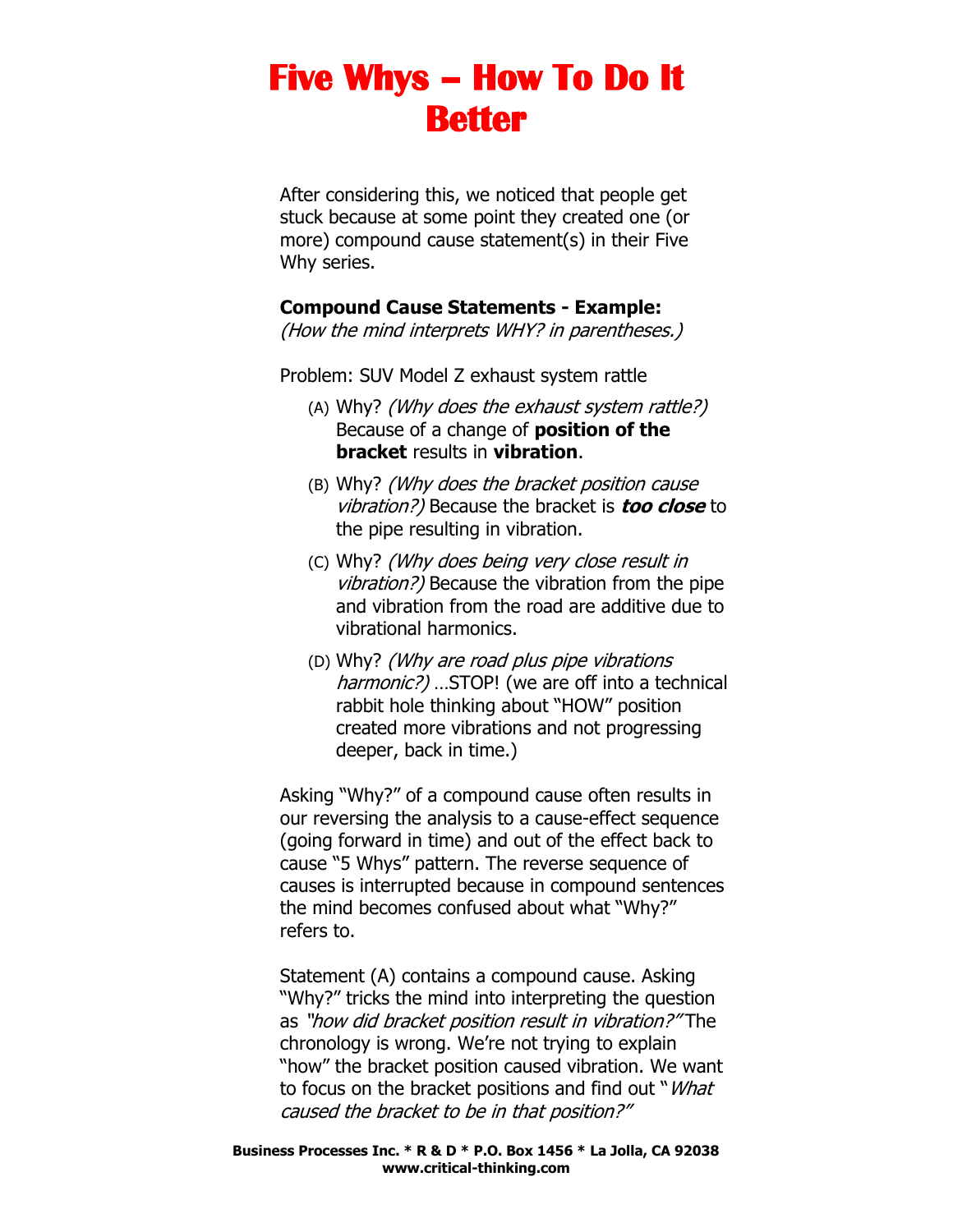Always work to go back in time from cause to its cause not forward explaining cause to its effect. Statement (B) also contains a compound cause.

The following shows the Five Why procedure without the trap of compound cause statements leading to (or towards) a systemic cause:

Problem: SUV Model Z exhaust system rattles

- (A) Why? (Why does the exhaust system rattle?) Because of the exhaust pipe **vibration.**
- (B) Why? (Why does the pipe vibrate?) Because the exhaust **bracket is very close** to the support.
- (C) Why? (Why is bracket now very close to the support?) Because the line **workers installed** bracket in this location.
- (D) Why? (Why did workers install bracket very close to support?) Because **specifications**  stipulate this new location.
- (E) Why? (Why did specs stipulate this location?) 1. We don't know!

Notice this analysis correctly moves backward in time, making clear the entire chain of events which led to the presently observed problem.

4. **Use the "THEREFORE" test** to check your RCA series! The purpose of the "THEREFORE" test is for the troubleshooter to check the logical flow of the causal chain from the earliest point in the sequence up to the present. After completion of any causal chain, go to the earliest link reading each statement in turn with the word "therefore" between links. In the example above this would become:

(D) The specifications stipulated this location – THEREFORE –